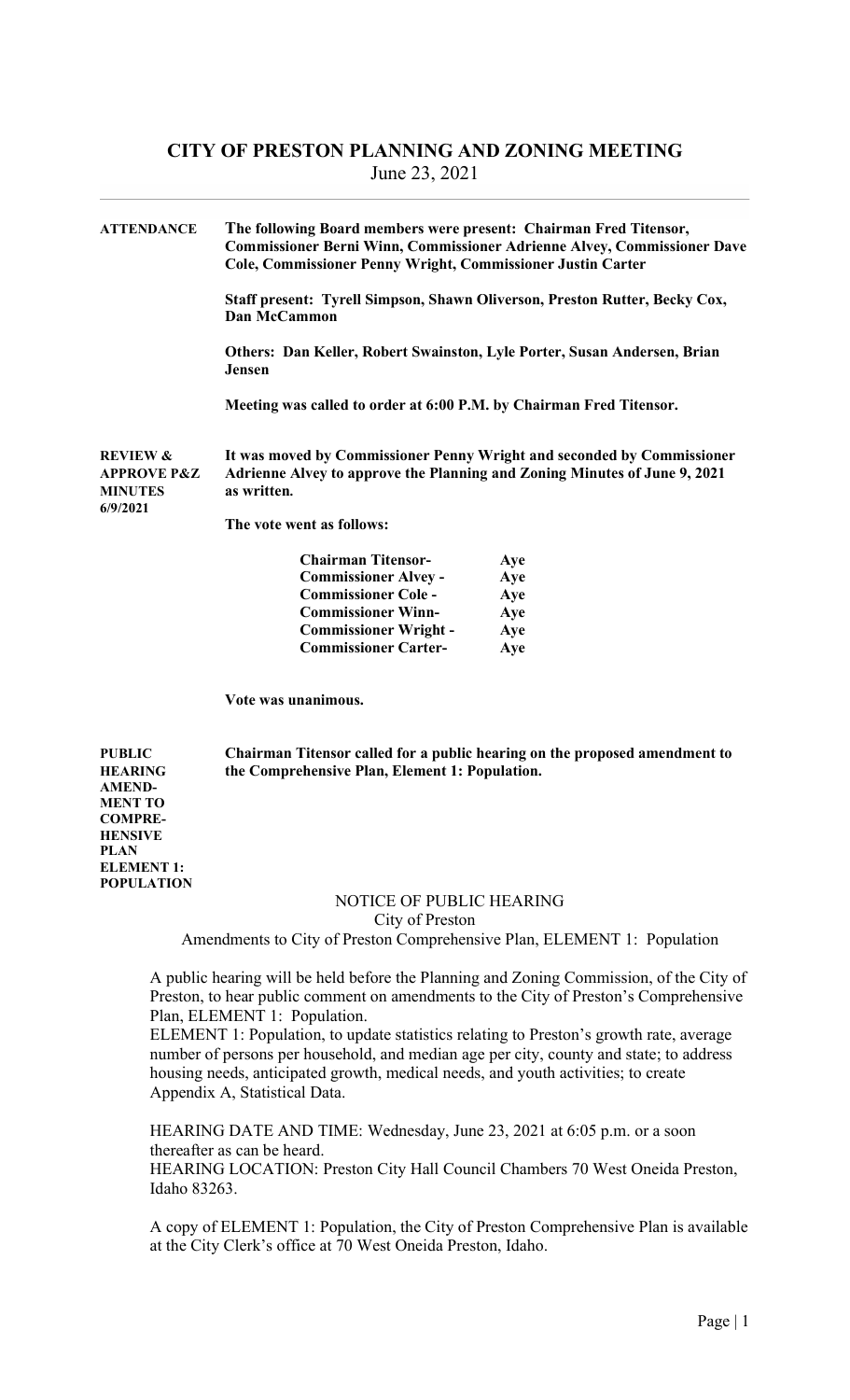City Hall is accessible to persons with disabilities. Anyone desiring accommodations for disabilities please call the City Clerk's Office, 208-852-1817, at least 48 hours prior to the public hearing.

s/Linda Acock, City Clerk

Publish May 26, 2021

 Chairman Titensor read the guidelines for a public hearing and stated that these guidelines would be followed for each public hearing held this day and he would not be reading them at the beginning of each public hearing.

 Commissioner Cole made a motion to open a public hearing. Commissioner Wright seconded the motion. Vote was unanimous.

 Chairman Titensor explained that the Population element of the Comprehensive Plan was updated to include changes to demographics in the city.

Chairman Titensor called for comments in support of the amendment.

There were no comments and no written comments in support.

Chairman Titensor called for neutral comments.

There were no neutral comments and no written neutral comments.

Chairman Titensor called for opposing comments.

There were no opposing comments and no written opposing comments.

 Commissioner Wright made a motion to close the public hearing. Commissioner Carter seconded the motion. Vote was unanimous.

 Chairman Titensor called for a motion on the proposed amendment to the Comprehensive Plan, Element 1: Population.

 Commissioner Wright made a motion to recommend to City Council approval of the amendment to the Comprehensive Plan, Element 1: Population.

Commissioner Alvey seconded the motion.

Vote went as follows:

| <b>Chairman Titensor-</b>    | Aye |
|------------------------------|-----|
| <b>Commissioner Alvey -</b>  | Aye |
| <b>Commissioner Cole -</b>   | Aye |
| <b>Commissioner Winn-</b>    | Aye |
| <b>Commissioner Wright -</b> | Aye |
| <b>Commissioner Carter-</b>  | Aye |

Vote was unanimous.

AMEND-MENT TO COMPRE-

PUBLIC Chairman Titensor called for a public hearing on the proposed amendment to HEARING the Comprehensive Plan, Element 6: Natural Resources.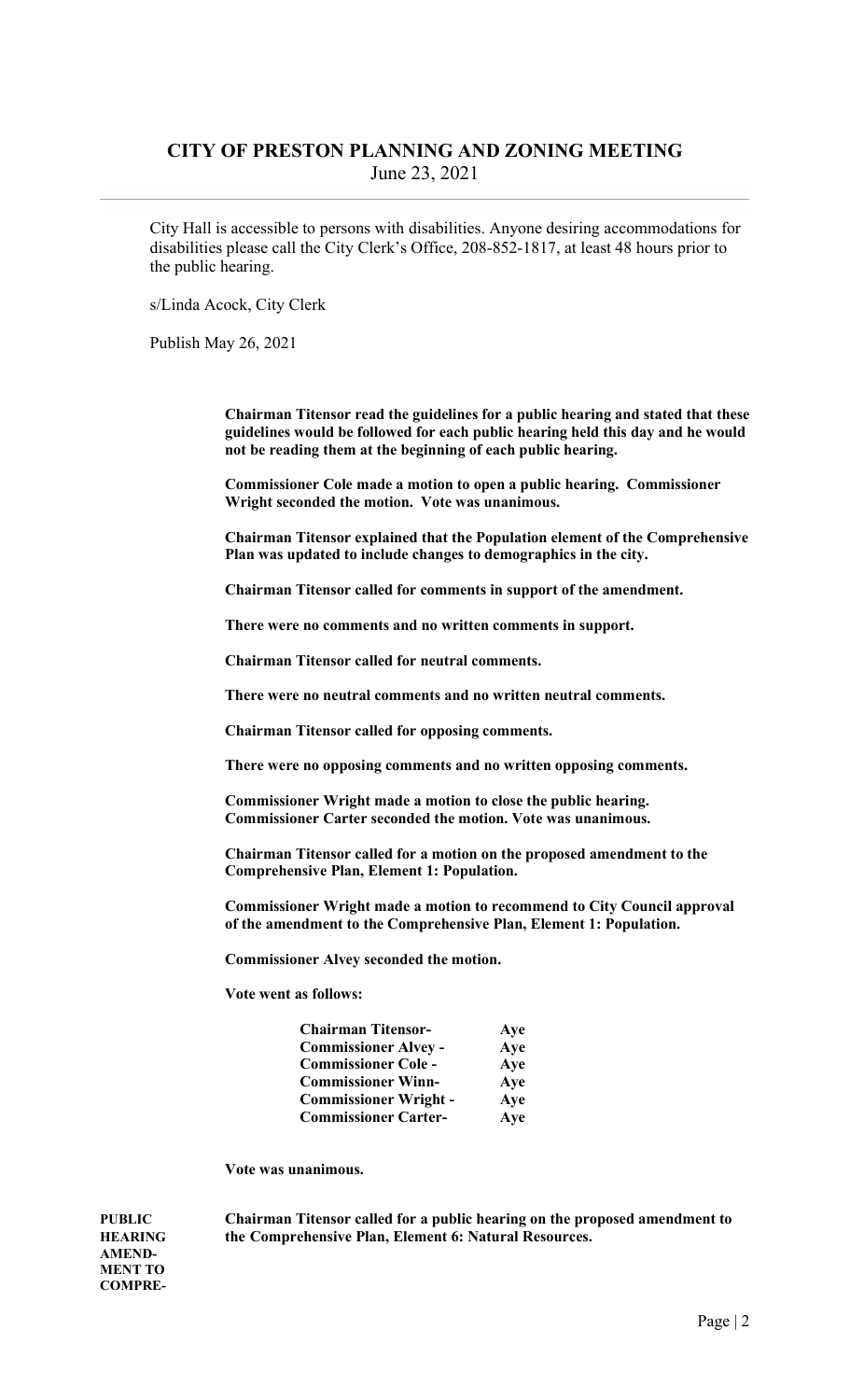**HENSIVE** PLAN ELEMENT 6: NATURAL

#### RESOURCES NOTICE OF PUBLIC HEARING City of Preston

Amendments to City of Preston Comprehensive Plan, ELEMENT 6: Natural Resources

 A public hearing will be held before the Planning and Zoning Commission, of the City of Preston, to hear public comment on amendments to the City of Preston's Comprehensive Plan, ELEMENT 6: Natural Resources

 ELEMENT 6, Natural Resources, to remove language referring to outdated surveys, and add need for second source of municipal water; add the need to expand availability of secondary irrigation water; add consideration to the adequacy of infrastructure and the impact of development on Preston City's natural resources.

 HEARING DATE AND TIME: Wednesday, June 23, 2021 at 6:06 p.m. or a soon thereafter as can be heard.

 HEARING LOCATION: Preston City Hall Council Chambers 70 West Oneida Preston, Idaho 83263.

 A copy of ELEMENT 6: Natural Resources, of the City of Preston Comprehensive Plan is available at the City Clerk's office at 70 West Oneida Preston, Idaho.

 City Hall is accessible to persons with disabilities. Anyone desiring accommodations for disabilities please call the City Clerk's Office, 208-852-1817, at least 48 hours prior to the public hearing.

s/Linda Acock, City Clerk

Publish May 26, 2021

 Commissioner Alvey made a motion to open a public hearing. Commissioner Cole seconded the motion. Vote was unanimous.

Chairman Titensor stated that the changes made to this element included working with private water sources and looking to expand secondary water sources in the future.

Chairman Titensor called for comments in support of the amendment.

There were no comments or written comments in support.

Chairman Titensor called for neutral comments.

There were no neutral comments or written neutral comments.

Chairman Titensor called for opposing comments.

There were no opposing or written opposing comments.

Chairman Titensor called for a motion to close the public hearing.

 Commissioner Cole made a motion to close the public hearing. Commissioner Alvey seconded the motion. Vote was unanimous.

 Chairman Titensor called for a motion on the proposed amendment to the Comprehensive Plan, Element 6: Natural Resources.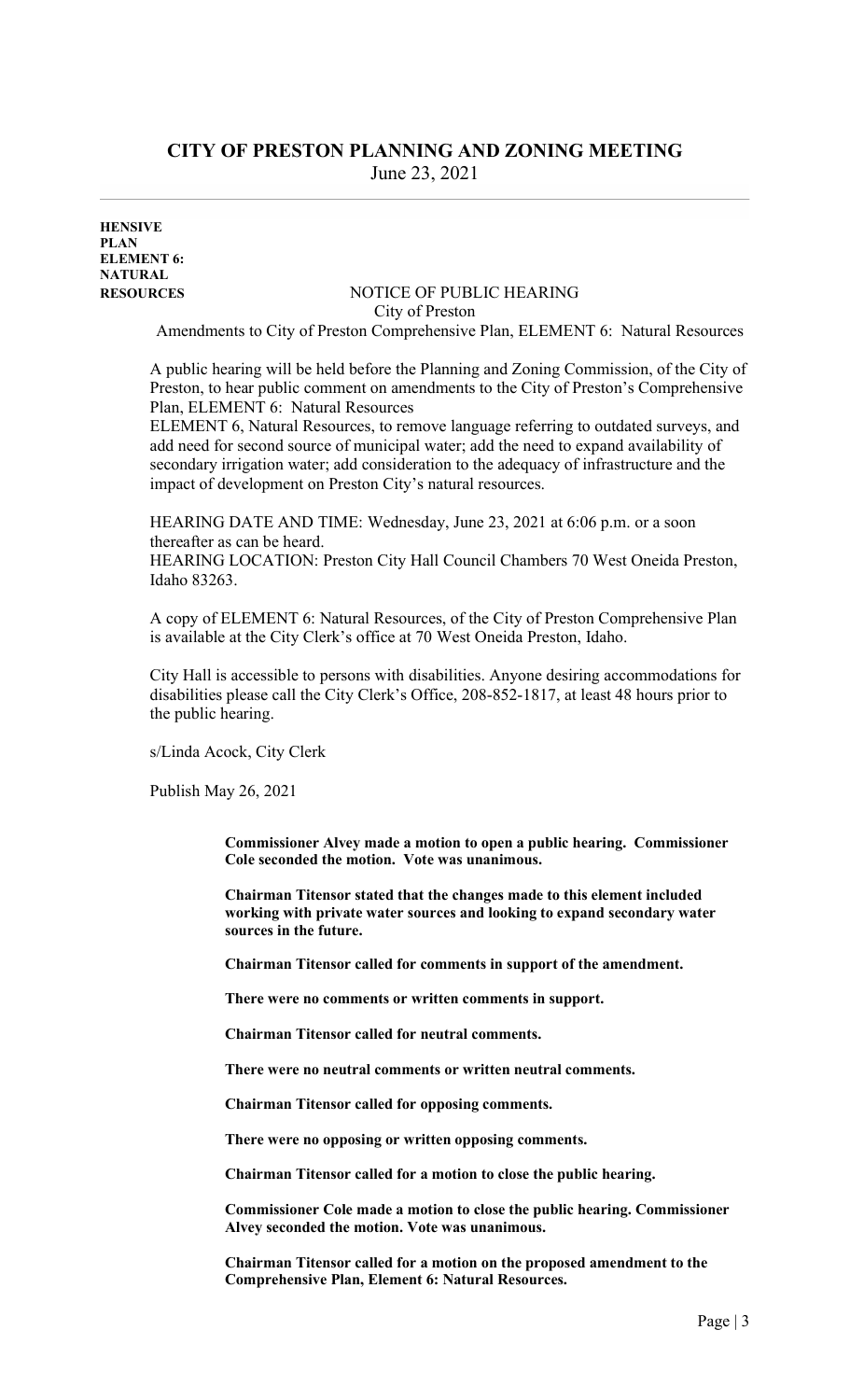Commissioner Wright made a motion to recommend to City Council approval of the amendment to the Comprehensive Plan, Element 6: Natural Resources. Commissioner Alvey seconded the motion.

Vote went as follows:

| <b>Chairman Titensor-</b>    | Aye |
|------------------------------|-----|
| <b>Commissioner Alvey -</b>  | Aye |
| <b>Commissioner Cole -</b>   | Aye |
| <b>Commissioner Winn-</b>    | Aye |
| <b>Commissioner Wright -</b> | Aye |
| <b>Commissioner Carter-</b>  | Aye |

Vote was unanimous.

AMEND-MENT TO COMPRE-HENSIVE PLAN

ELEMENT 8: **RECREATION** 

PUBLIC Chairman Titensor called for a public hearing on the proposed amendment to HEARING the Comprehensive Plan, Element 8: Recreation.

> NOTICE OF PUBLIC HEARING City of Preston Amendments to City of Preston Comprehensive Plan, ELEMENT 8: Recreation

 A public hearing will be held before the Planning and Zoning Commission, of the City of Preston, to hear public comment on amendments to the City of Preston's Comprehensive Plan, ELEMENT 8: Recreation

 ELEMENT 8, Recreation, to create a table listing 3 year participation in the youth sports program; address soccer's increase in popularity; address acquisition of Craner Field and the need to develop an indoor recreation center; add need for walking path; add implementation of surveillance at Preston City recreation facilities; remove language referencing an activity bus.

 HEARING DATE AND TIME: Wednesday, June 23, 2021 at 6:07 p.m. or a soon thereafter as can be heard.

 HEARING LOCATION: Preston City Hall Council Chambers 70 West Oneida Preston, Idaho 83263.

 A copy of ELEMENT 8: Recreation, of the City of Preston Comprehensive Plan is available at the City Clerk's office at 70 West Oneida Preston, Idaho.

 City Hall is accessible to persons with disabilities. Anyone desiring accommodations for disabilities please call the City Clerk's Office, 208-852-1817, at least 48 hours prior to the public hearing.

s/Linda Acock, City Clerk

Publish May 26, 2021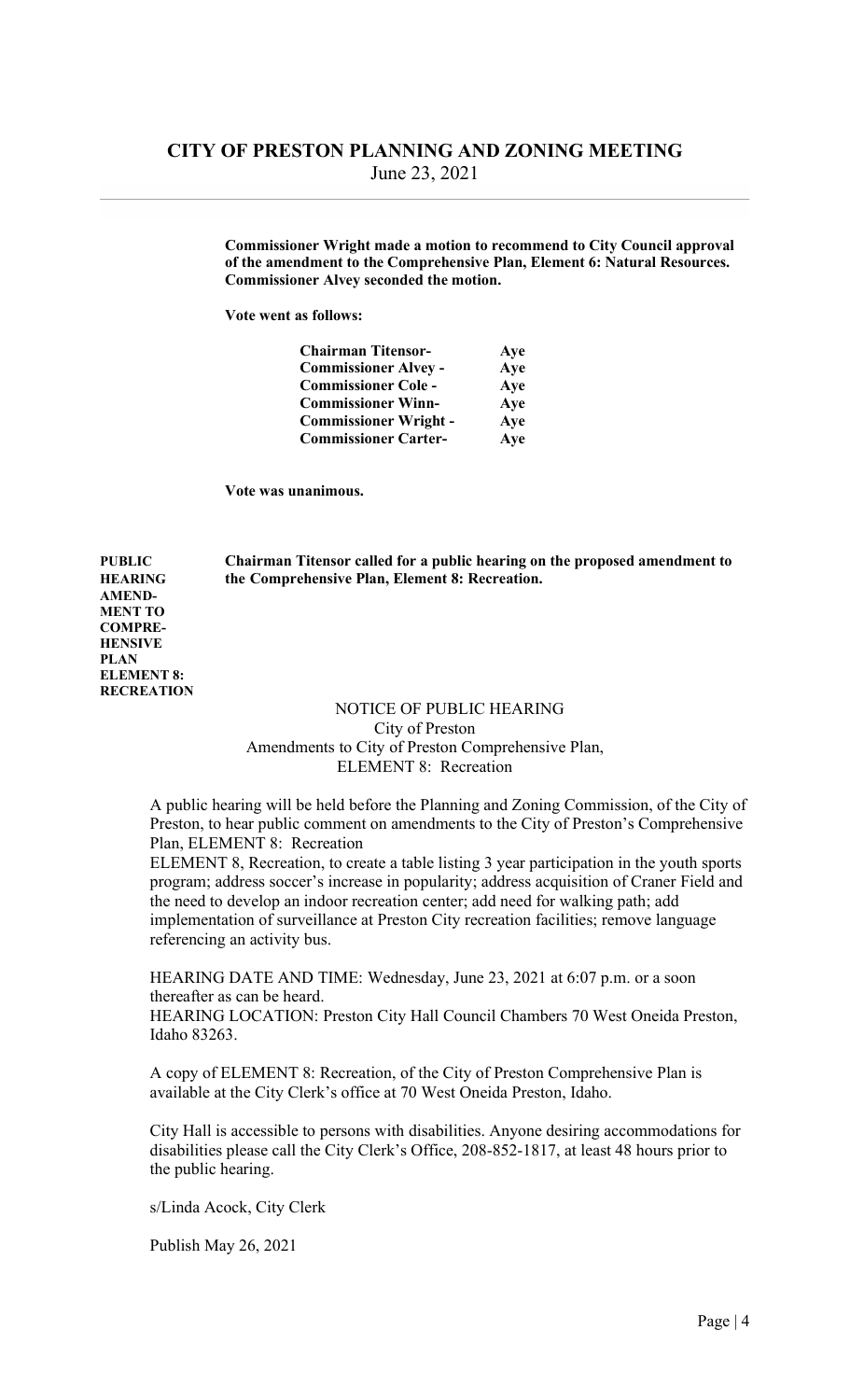Commissioner Alvey made a motion to open a public hearing. Commissioner Cole seconded the motion. Vote was unanimous.

 Chairman Titensor explained that the updates to this element included adding the acquisition of Craner Field and future development plans at that park.

Chairman Titensor called for comments in support of the amendment.

There were no comments or written comments in support.

Chairman Titensor called for neutral comments.

There were no neutral comments or written neutral comments.

Chairman Titensor called for opposing comments.

There were no comments or written opposing comments.

Chairman Titensor called for a motion to close the public hearing.

 Commissioner Wright made a motion to close the public hearing. Commissioner Alvey seconded the motion. Vote was unanimous.

 Chairman Titensor called for a motion on the proposed amendment to the Comprehensive Plan, Element 8: Recreation.

 Commissioner Winn made a motion to recommend to City Council approval of the amendment to the Comprehensive Plan, Element 8: Recreation. Commissioner Carter seconded the motion.

Vote went as follows:

| <b>Chairman Titensor-</b>    | Aye |
|------------------------------|-----|
| <b>Commissioner Alvey -</b>  | Aye |
| <b>Commissioner Cole -</b>   | Aye |
| <b>Commissioner Winn-</b>    | Aye |
| <b>Commissioner Wright -</b> | Aye |
| <b>Commissioner Carter-</b>  | Aye |

Vote was unanimous.

PUBLIC Chairman Titensor called for a public hearing on the proposed amendment to HEARING the Comprehensive Plan, Element 9: Schools, Facilities and Transportation.

AMEND-MENT TO COMPRE-HENSIVE PLAN ELEMENT 9: **SCHOOLS FACILITIES** AND TRANSPORT -TATION

> NOTICE OF PUBLIC HEARING City of Preston Amendments to City of Preston Comprehensive Plan,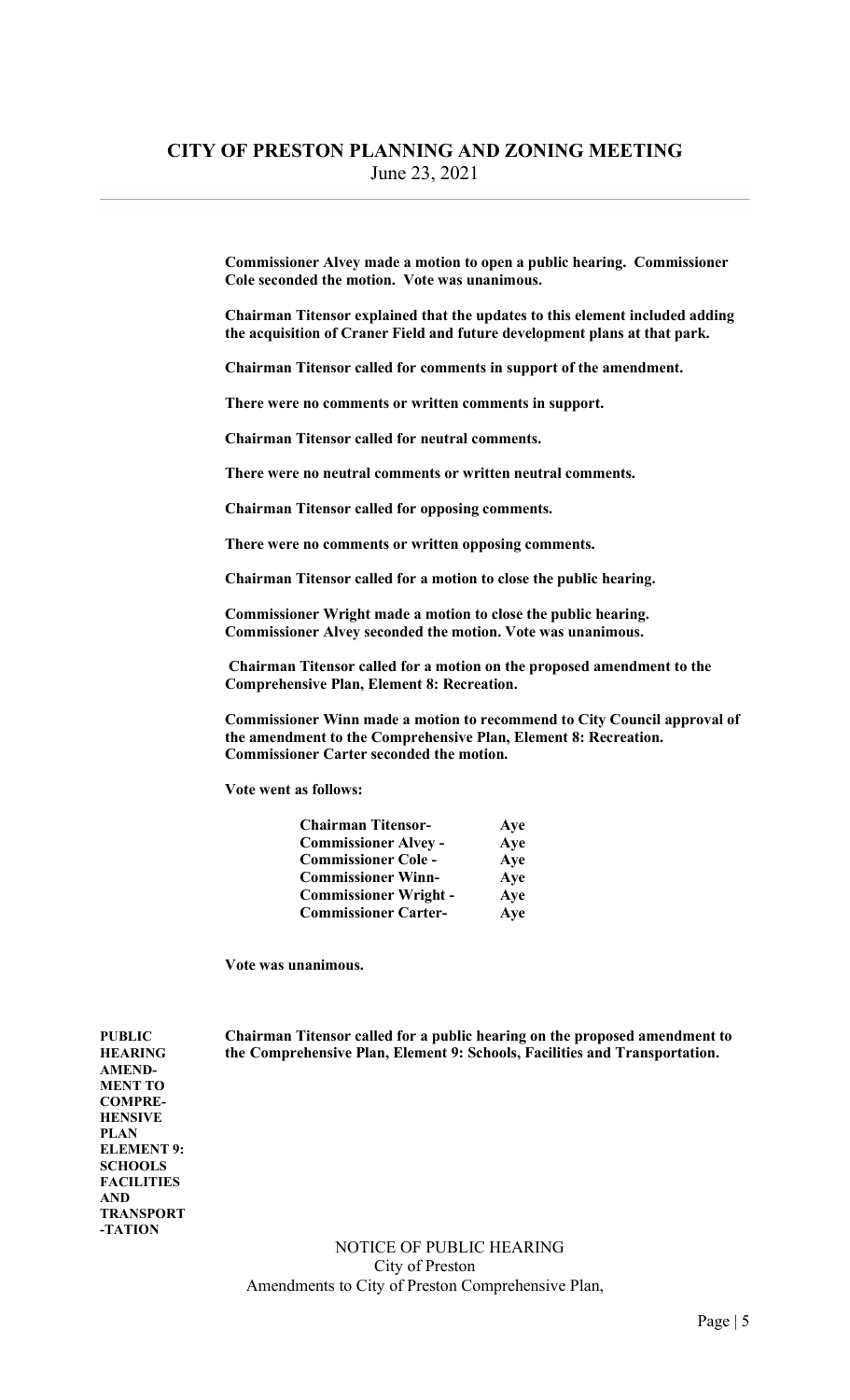#### ELEMENT 9: Schools, Facilities and Transportation

 A public hearing will be held before the Planning and Zoning Commission, of the City of Preston, to hear public comment on amendments to the City of Preston's Comprehensive Plan, ELEMENT 9: Schools, Facilities and Transportation

 ELEMENT 9, Schools, Facilities and Transportation, to remove outdated language regarding bonding elections for construction of a new middle school; remove reference to former courses offered through area continuing education facilities; add growth statistic; add elementary school expansion concerns; add growth at middle school; add growth and parking expansion at high school; add professional-technical programs offered through a district charter and strategic partnerships with area universities to allow students to obtain significant portion of bachelor's degree while still in high school; add importance of sidewalks for student safety; add reference to Franklin County High School to provide an alternative path for students to receive a diploma.

 HEARING DATE AND TIME: Wednesday, June 23, 2021 at 6:08 p.m. or a soon thereafter as can be heard.

 HEARING LOCATION: Preston City Hall Council Chambers 70 West Oneida Preston, Idaho 83263.

 A copy of ELEMENT 8: Recreation, of the City of Preston Comprehensive Plan is available at the City Clerk's office at 70 West Oneida Preston, Idaho.

 City Hall is accessible to persons with disabilities. Anyone desiring accommodations for disabilities please call the City Clerk's Office, 208-852-1817, at least 48 hours prior to the public hearing.

s/ Linda Acock, City Clerk

Publish May 26, 2021

 Commissioner Carter made a motion to open a public hearing. Commissioner Winn seconded the motion. Vote was unanimous.

 Chairman Titensor explained that this element was updated to address current and future needs for Preston School District and added student population projections.

Chairman Titensor called for comments in support of the amendment.

There were no comments or written comments in support.

Chairman Titensor called for neutral comments.

 Susan Andersen asked the commissioners to clarify what the sidewalk fund is and what it is used for. Chairman Titensor explained that when a home is built and a sidewalk would be required but there are no connecting sidewalks, the homeowner can contribute to the sidewalk fund instead of building a sidewalk to nowhere. This fund is used to maintain and build sidewalks throughout the city.

There were no written neutral comments.

Chairman Titensor called for opposing comments.

There were no comments or written opposing comments.

Chairman Titensor called for a motion to close the public hearing.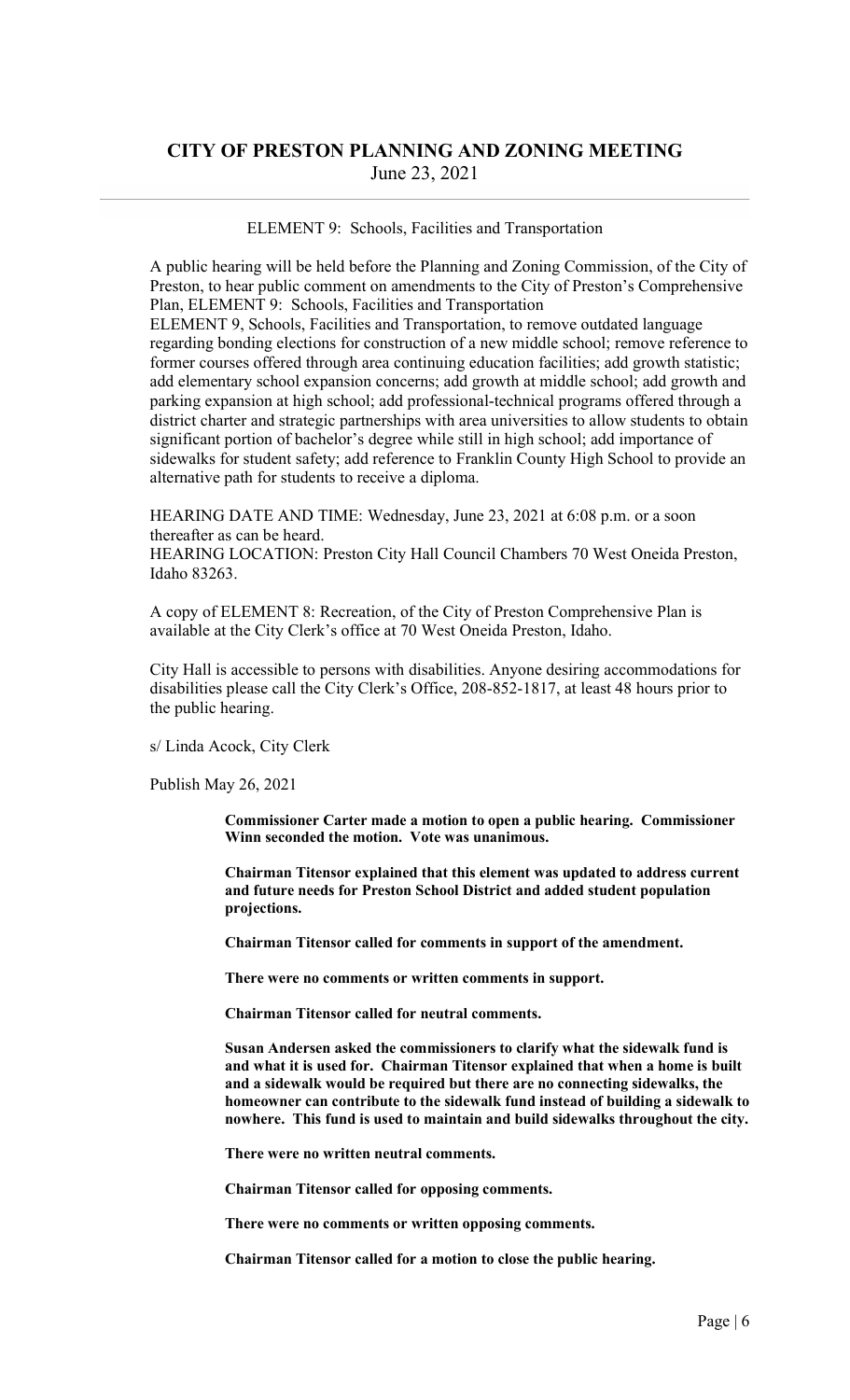Commissioner Wright made a motion to close the public hearing. Commissioner Alvey seconded the motion. Vote was unanimous.

 Chairman Titensor called for a motion on the proposed amendment to the Comprehensive Plan, Element 9: Schools, Facilities, and Transportation.

 Commissioner Cole made a motion to recommend to City Council approval of the amendment to the Comprehensive Plan, Element 9: Schools, Facilities, and Transportation.

Commissioner Wright seconded the motion.

Vote went as follows:

| <b>Chairman Titensor-</b>    | Aye |
|------------------------------|-----|
| <b>Commissioner Alvey -</b>  | Aye |
| <b>Commissioner Cole -</b>   | Aye |
| <b>Commissioner Winn-</b>    | Aye |
| <b>Commissioner Wright -</b> | Aye |
| <b>Commissioner Carter-</b>  | Aye |

Vote was unanimous.

PUBLIC Chairman Titensor called for a public hearing on the proposed amendment to HEARING the Comprehensive Plan, Element 10: Hazardous Areas.

AMEND-MENT TO COMPRE-HENSIVE PLAN ELEMENT 10: **HAZARDOUS** 

### AREAS NOTICE OF PUBLIC HEARING City of Preston Amendments to City of Preston Comprehensive Plan,

ELEMENT 10: Hazardous Areas

 A public hearing will be held before the Planning and Zoning Commission, of the City of Preston, to hear public comment on amendments to the City of Preston's Comprehensive Plan, ELEMENT 10: Hazardous Areas

 ELEMENT 10, Hazardous Areas, to remove outdated language referencing petroleum leaks; add that there are no known areas of concern within Preston City.

 HEARING DATE AND TIME: Wednesday, June 23, 2021 at 6:09 p.m. or a soon thereafter as can be heard.

 HEARING LOCATION: Preston City Hall Council Chambers 70 West Oneida Preston, Idaho 83263.

 A copy of ELEMENT 10: Hazardous Areas, of the City of Preston Comprehensive Plan is available at the City Clerk's office at 70 West Oneida Preston, Idaho.

 City Hall is accessible to persons with disabilities. Anyone desiring accommodations for disabilities please call the City Clerk's Office, 208-852-1817, at least 48 hours prior to the public hearing.

s/Linda Acock, City Clerk

Publish May 26, 2021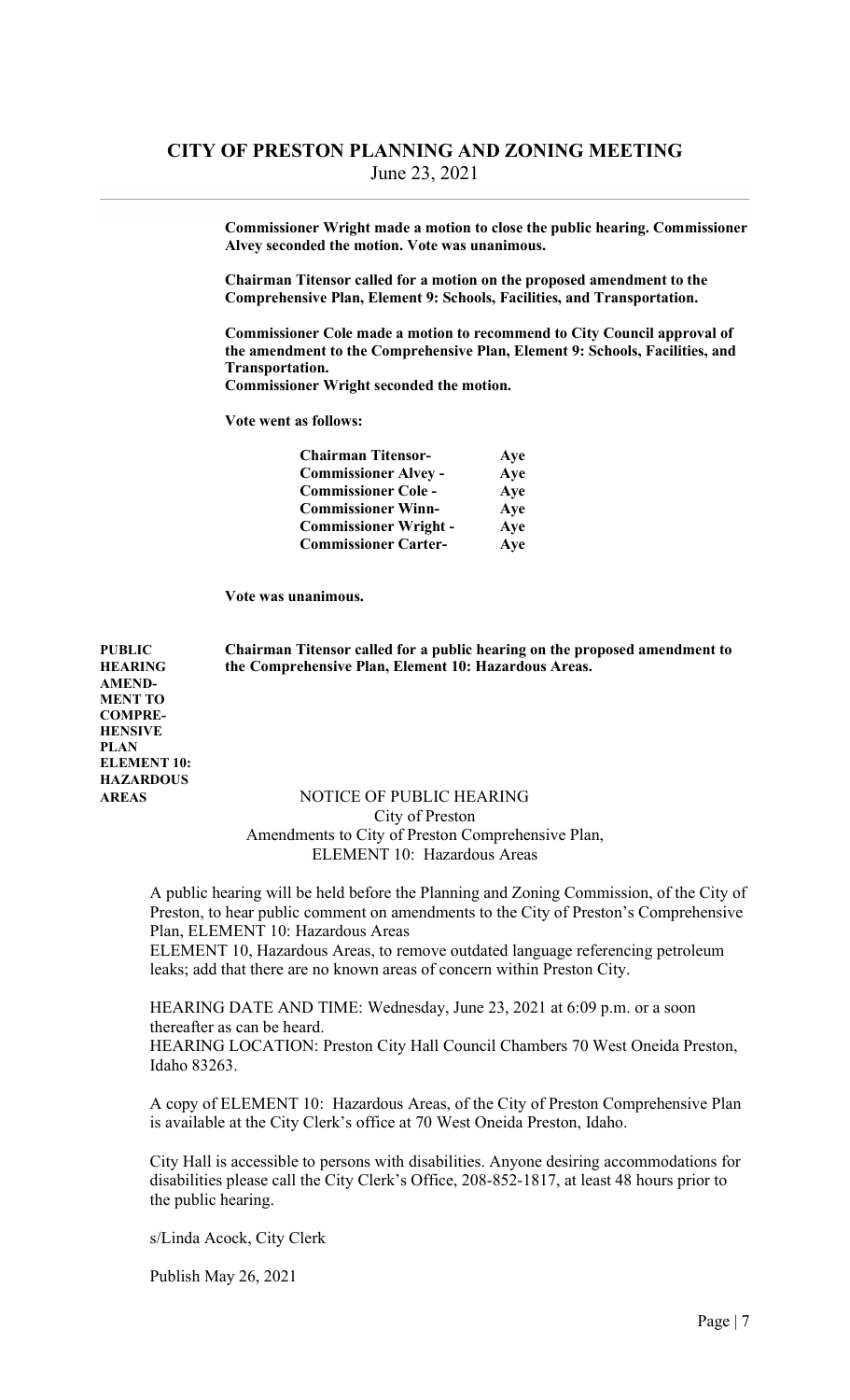Commissioner Alvey made a motion to open a public hearing. Commissioner Cole seconded the motion. Vote was unanimous.

Chairman Titensor read the proposed wording of the element.

Chairman Titensor called for comments in support of the amendment.

There were no comments or written comments in support.

Chairman Titensor called for neutral comments.

There were no neutral comments or written neutral comments.

Chairman Titensor called for opposing comments.

There were no comments or written opposing comments.

Chairman Titensor called for a motion to close the public hearing.

 Commissioner Wright made a motion to close the public hearing. Commissioner Carter seconded the motion. Vote was unanimous.

 Chairman Titensor called for a motion on the proposed amendment to the Comprehensive Plan, Element 10: Hazardous Areas.

 Commissioner Alvey made a motion to recommend to City Council approval of the amendment to the Comprehensive Plan, Element 10: Hazardous Areas. Commissioner Wright seconded the motion.

Vote went as follows:

| <b>Chairman Titensor-</b>    | Aye |
|------------------------------|-----|
| <b>Commissioner Alvey -</b>  | Aye |
| <b>Commissioner Cole -</b>   | Aye |
| <b>Commissioner Winn-</b>    | Aye |
| <b>Commissioner Wright -</b> | Aye |
| <b>Commissioner Carter-</b>  | Aye |

Vote was unanimous.

PUBLIC Chairman Titensor called for a public hearing on the proposed amendment to HEARING the Comprehensive Plan, Element 13: Public Airport Facilities.

AMEND-MENT TO COMPRE-**HENSIVE** PLAN ELEMENT 13: PUBLIC AIRPORT

FACILITIES NOTICE OF PUBLIC HEARING City of Preston Amendments to City of Preston Comprehensive Plan, ELEMENT 13: Public Airport Facilities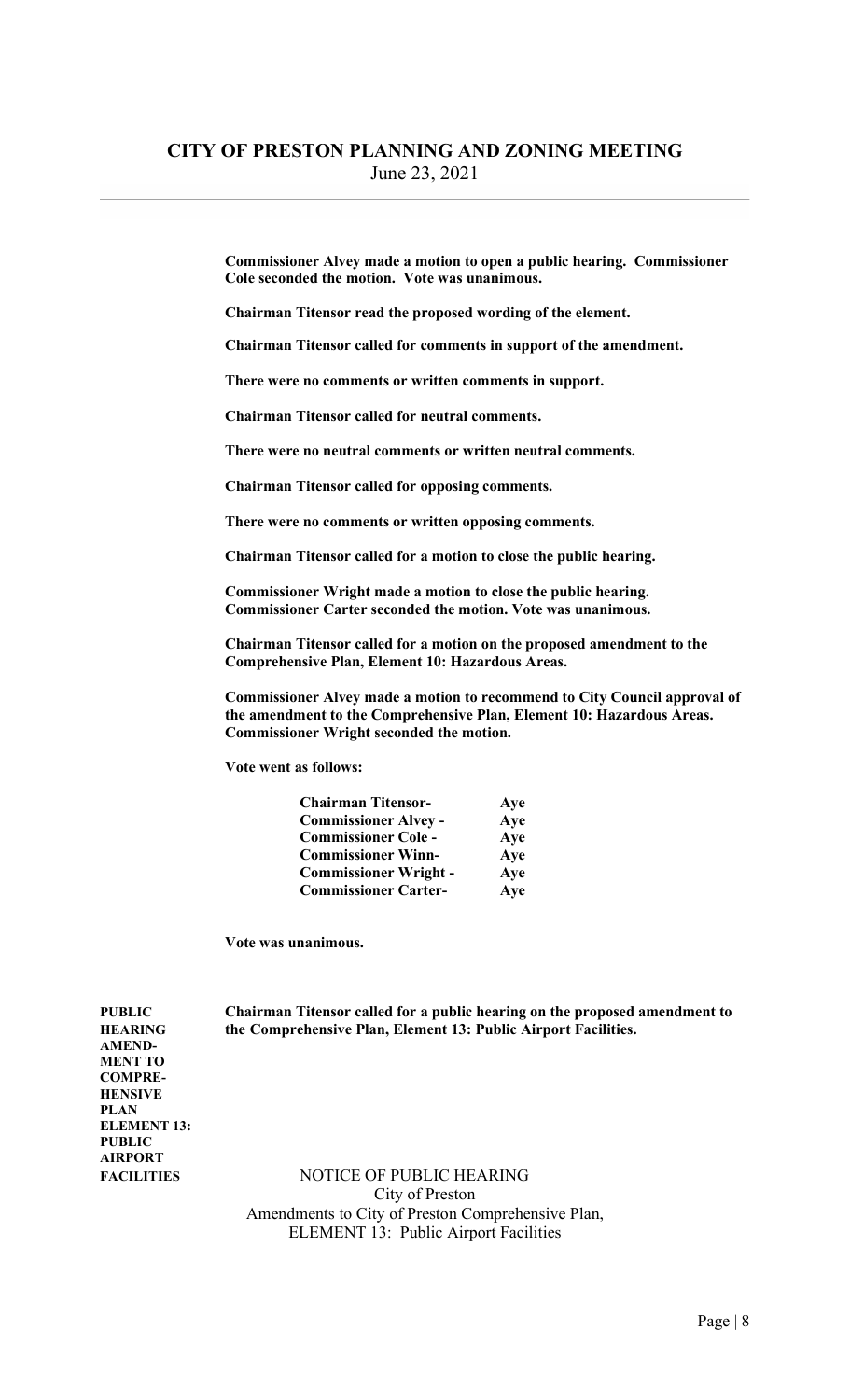A public hearing will be held before the Planning and Zoning Commission, of the City of Preston, to hear public comment on additions to the 2003 Comprehensive Plan of City of Preston, Goals and Objectives, ELEMENT 13: Public Airport Facilities ELEMENT 13, Public Airport Facilities, to create a new Element 13: Public Airport Facilities, of the 2003 Comprehensive Plan City of Preston Goals and Objectives; List Preston City and Franklin County as joint sponsors with representation on the airport board of directors; airport is primarily utilized for smaller planes and agricultural use; safety upgrade; runway challenge; general policy statement to work with airport board to ensure the airport remains viable as the community grows.

 HEARING DATE AND TIME: Wednesday, June 23, 2021 at 6:10 p.m. or a soon thereafter as can be heard. HEARING LOCATION: Preston City Hall Council Chambers 70 West Oneida Preston, Idaho 83263.

 A copy of ELEMENT 13: Public Airport Facilities, of the City of Preston Comprehensive Plan is available at the City Clerk's office at 70 West Oneida Preston, Idaho.

 City Hall is accessible to persons with disabilities. Anyone desiring accommodations for disabilities please call the City Clerk's Office, 208-852-1817, at least 48 hours prior to the public hearing.

s/Linda Acock, City Clerk

Publish May 26, 2021

 Commissioner Carter made a motion to open a public hearing. Commissioner Alvey seconded the motion. Vote was unanimous.

 Chairman Titensor explained that this is a new element being added to the Comprehensive Plan to acknowledge the services offered by the County airport.

Chairman Titensor called for comments in support of the amendment.

There were no comments and no written comments in support.

Chairman Titensor called for neutral comments.

There were no neutral comments or written neutral comments.

Chairman Titensor called for opposing comments.

There were no comments or written opposing comments.

Chairman Titensor called for a motion to close the public hearing.

 Commissioner Wright made a motion to close the public hearing. Commissioner Alvey seconded the motion. Vote was unanimous.

 Chairman Titensor called for a motion on the proposed amendment to the Comprehensive Plan, Element 13: Public Airport Facilities.

 Commissioner Wright made a motion to recommend to City Council approval of the amendment to the Comprehensive Plan, Element 13: Public Airport Facilities.

Commissioner Alvey seconded the motion.

Vote went as follows: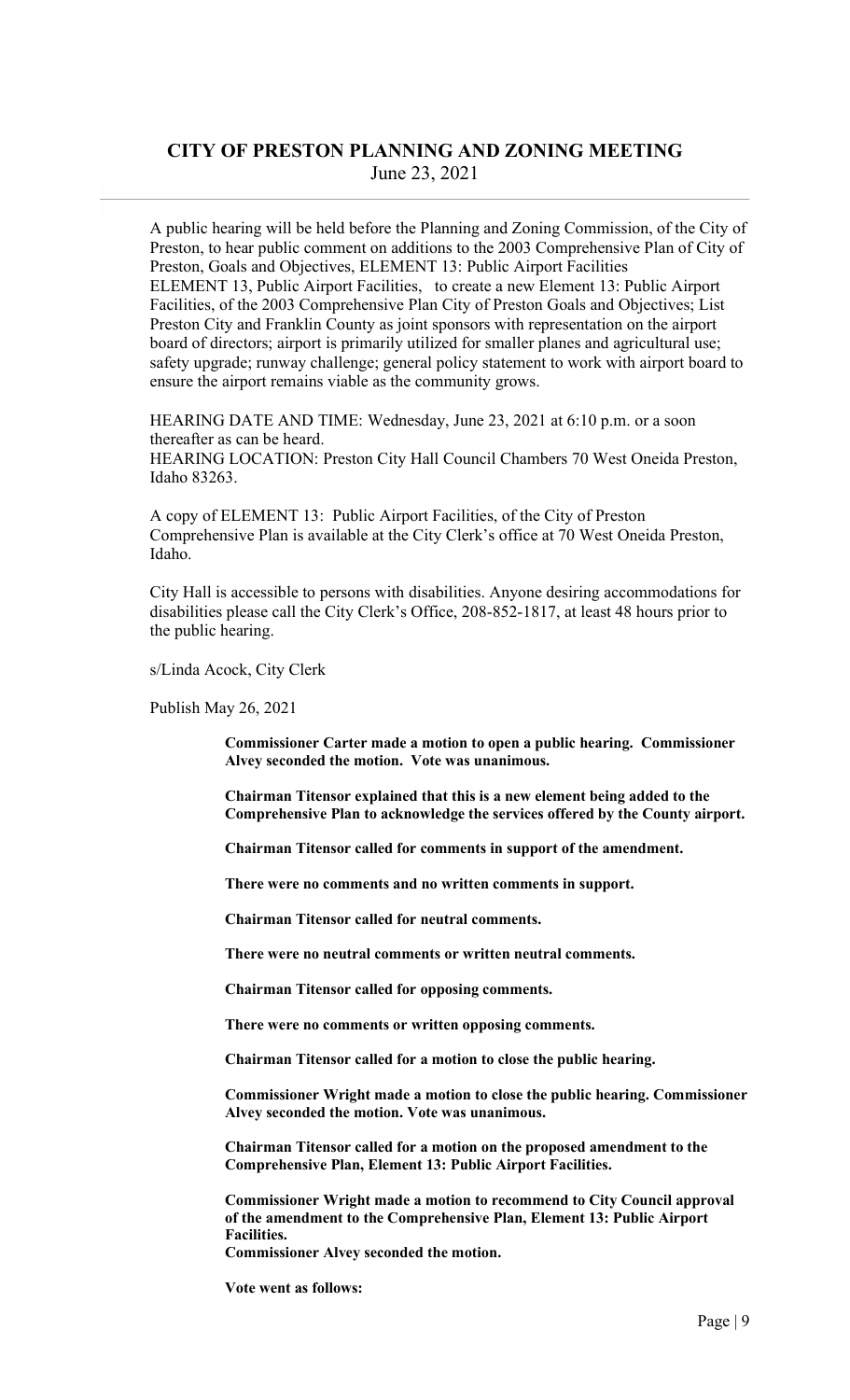| <b>Chairman Titensor-</b>    | Aye |
|------------------------------|-----|
| <b>Commissioner Alvey -</b>  | Aye |
| <b>Commissioner Cole -</b>   | Aye |
| <b>Commissioner Winn-</b>    | Aye |
| <b>Commissioner Wright -</b> | Aye |
| <b>Commissioner Carter-</b>  | Aye |

Vote was unanimous.

PUBLIC Chairman Titensor called for a public hearing on the proposed amendment to HEARING the Comprehensive Plan, Element 14: Agriculture.

AMEND-MENT TO COMPRE-**HENSIVE** PLAN ELEMENT 14:

### AGRICULTURE NOTICE OF PUBLIC HEARING City of Preston Amendments to City of Preston Comprehensive Plan, ELEMENT 14: Agriculture

 A public hearing will be held before the Planning and Zoning Commission, of the City of Preston, to hear public comment on additions to the 2003 Comprehensive Plan of City of Preston, Goals and Objectives, ELEMENT 14: Agriculture

 ELEMENT 14, Agriculture, to create a new Element 14: Agriculture, of the 2003 Comprehensive Plan City of Preston Goals and Objectives; Historically Preston has been an agricultural community; agriculture on the decline within city limits; city should recognize importance of agriculture to the local economy; general policy statement to support agriculture and preserve it as an integral part of Preston's unique identity.

 HEARING DATE AND TIME: Wednesday, June 23, 2021 at 6:11 p.m. or a soon thereafter as can be heard.

 HEARING LOCATION: Preston City Hall Council Chambers 70 West Oneida Preston, Idaho 83263.

 A copy of ELEMENT 14: Agriculture, of the City of Preston Comprehensive Plan is available at the City Clerk's office at 70 West Oneida Preston, Idaho.

 City Hall is accessible to persons with disabilities. Anyone desiring accommodations for disabilities please call the City Clerk's Office, 208-852-1817, at least 48 hours prior to the public hearing.

s/ Linda Acock, City Clerk

Publish May 26, 2021

Commissioner Wright made a motion to open a public hearing. Commissioner Alvey seconded the motion. Vote was unanimous.

Chairman Titensor explained that this is a new element added to the Comprehensive Plan to recognize the importance of agriculture to the community.

Chairman Titensor called for comments in support of the amendment.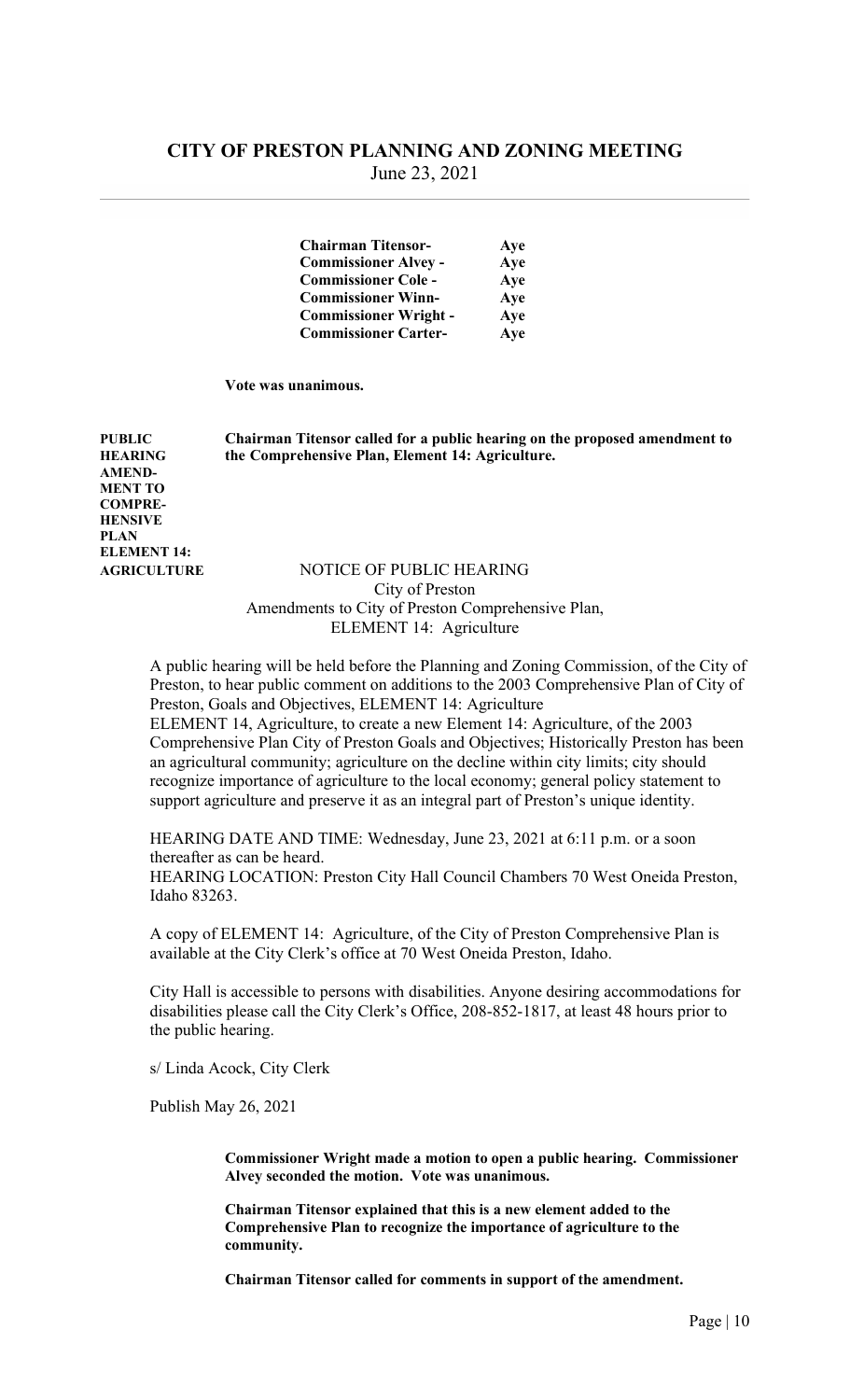There were no comments and no written comments in support.

Chairman Titensor called for neutral comments.

There were no neutral comments or written neutral comments.

Chairman Titensor called for opposing comments.

There were no opposing or written opposing comments.

Chairman Titensor called for a motion to close the public hearing.

 Commissioner Cole made a motion to close the public hearing. Commissioner Winn seconded the motion. Vote was unanimous.

 Chairman Titensor called for a motion on the proposed amendment to the Comprehensive Plan, Element 14: Agriculture.

 Commissioner Winn made a motion to recommend to City Council approval of the amendment to the Comprehensive Plan, Element 14: Agriculture. Commissioner Cole seconded the motion.

Vote went as follows:

| <b>Chairman Titensor-</b>    | Aye |
|------------------------------|-----|
| <b>Commissioner Alvey -</b>  | Aye |
| <b>Commissioner Cole -</b>   | Aye |
| <b>Commissioner Winn-</b>    | Aye |
| <b>Commissioner Wright -</b> | Aye |
| <b>Commissioner Carter-</b>  | Aye |

Vote was unanimous.

AMEND- Corridors. MENT TO COMPRE-HENSIVE PLAN ELEMENT 15: NATIONAL INTEREST ELECTRIC **TRANSMISSION CORRIDORS** 

PUBLIC Chairman Titensor called for a public hearing on the proposed amendment to HEARING the Comprehensive Plan, Element 15: National Interest Electric Transmission

> NOTICE OF PUBLIC HEARING City of Preston Amendments to City of Preston Comprehensive Plan, ELEMENT 15: National Interest Electric Transmission Corridors

 A public hearing will be held before the Planning and Zoning Commission, of the City of Preston, to hear public comment on additions to the 2003 Comprehensive Plan of City of Preston, Goals and Objectives, ELEMENT 15: National Interest Electric Transmission Corridors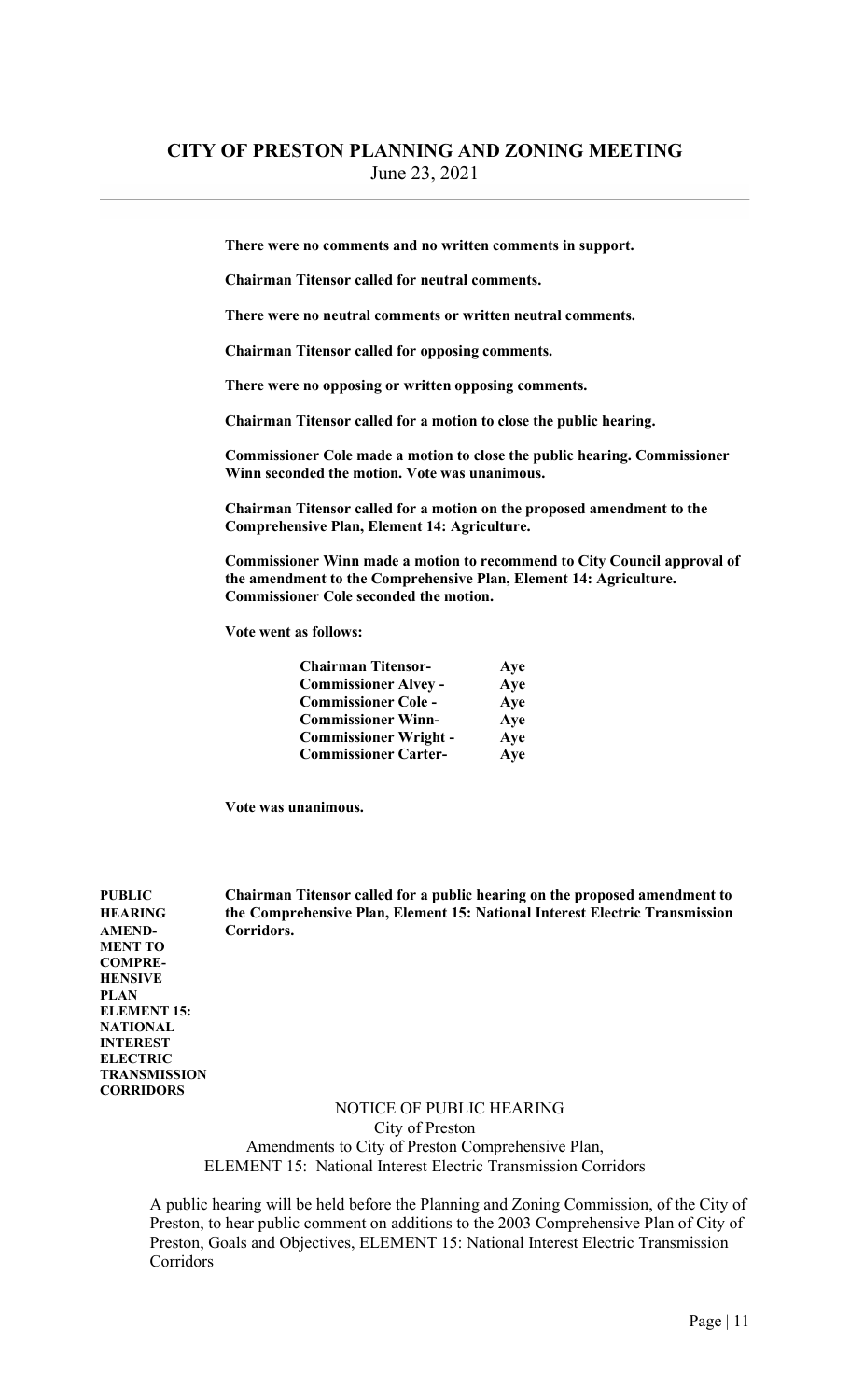ELEMENT 15, National Interest Electric Transmission Corridors, to create a new Element 15: National Interest Electric Transmission Corridors, of the 2003 Comprehensive Plan City of Preston Goals and Objectives; to state that the City of Preston does not currently have National Interest Electric Transmission Corridors, but will reserve Element 15 if such infrastructure should be developed.

 HEARING DATE AND TIME: Wednesday, June 23, 2021 at 6:12 p.m. or a soon thereafter as can be heard. HEARING LOCATION: Preston City Hall Council Chambers 70 West Oneida Preston, Idaho 83263.

 A copy of ELEMENT 15: National Interest Electric Transmission Corridors, of the City of Preston Comprehensive Plan is available at the City Clerk's office at 70 West Oneida Preston, Idaho.

 City Hall is accessible to persons with disabilities. Anyone desiring accommodations for disabilities please call the City Clerk's Office, 208-852-1817, at least 48 hours prior to the public hearing.

\_\_\_\_\_\_\_\_\_\_\_\_\_\_\_\_\_\_\_\_\_\_\_\_\_\_\_\_\_\_\_\_\_\_, City Clerk

Publish May 26, 2021

Commissioner Wright made a motion to open a public hearing. Commissioner Alvey seconded the motion. Vote was unanimous.

Chairman Titensor explained that this is a new element added to the Comprehensive Plan as a place holder for future possibilities.

Chairman Titensor called for comments in support of the amendment.

There were no comments and no written comments in support.

Chairman Titensor called for neutral comments.

There were no neutral comments or written neutral comments.

Chairman Titensor called for opposing comments.

There were no opposing or written opposing comments.

Chairman Titensor called for a motion to close the public hearing.

 Commissioner Winn made a motion to close the public hearing. Commissioner Carter seconded the motion. Vote was unanimous.

 Chairman Titensor called for a motion on the proposed amendment to the Comprehensive Plan, Element 15: National Interest Electric Transmission Corridors.

 Commissioner Cole made a motion to recommend to City Council approval of the amendment to the Comprehensive Plan, Element15: National Interest Electric Transmission Corridors. Commissioner Winn seconded the motion.

Vote went as follows: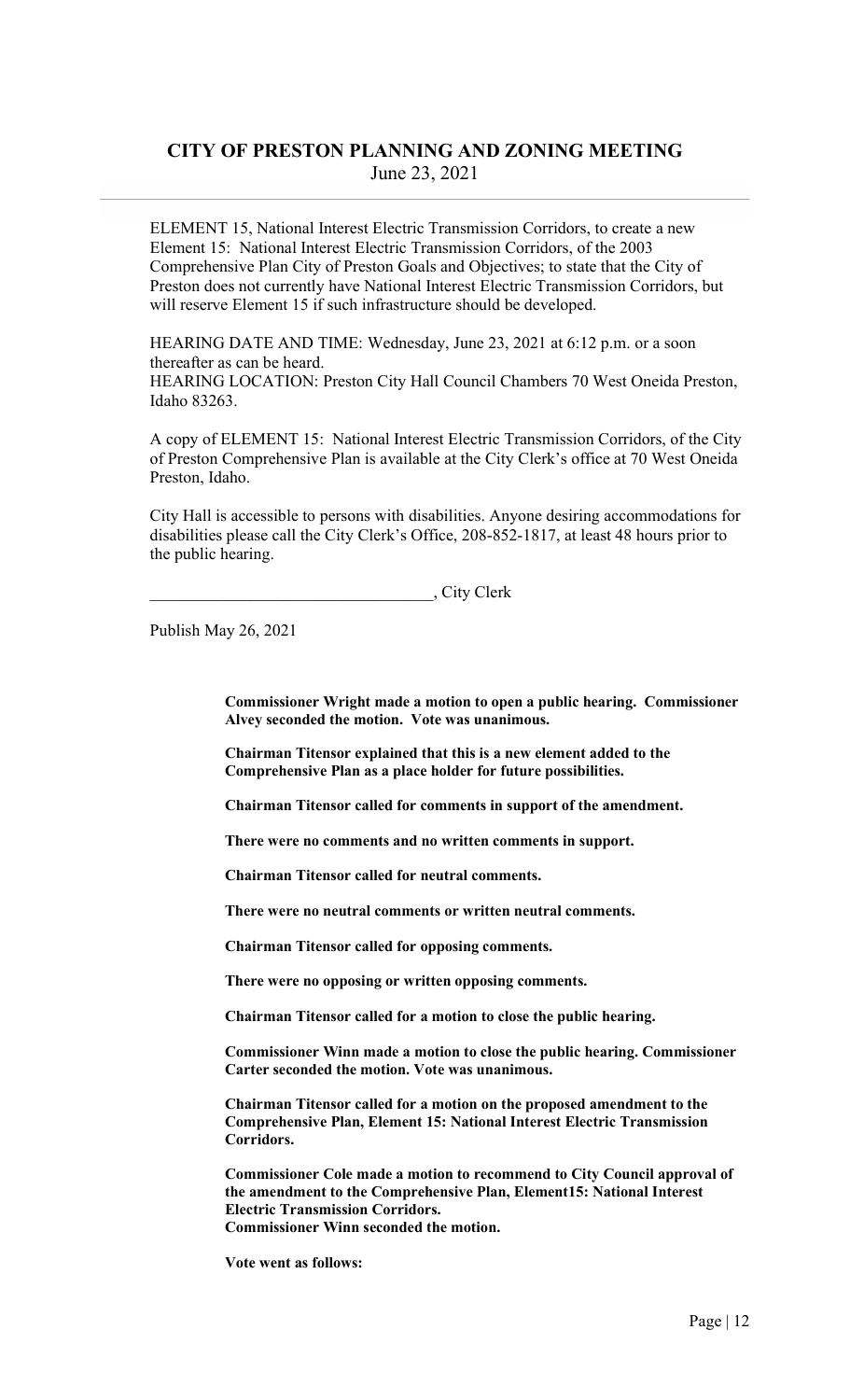| <b>Chairman Titensor-</b><br>Aye    |
|-------------------------------------|
| <b>Commissioner Alvey -</b><br>Aye  |
| <b>Commissioner Cole -</b><br>Aye   |
| <b>Commissioner Winn-</b><br>Aye    |
| <b>Commissioner Wright -</b><br>Aye |
| <b>Commissioner Carter-</b><br>Aye  |

Vote was unanimous.

PUBLIC Chairman Titensor called for a public hearing on the proposed amendment to HEARING the Comprehensive Plan, Element 16: Implementation.

AMEND-MENT TO COMPRE-HENSIVE PLAN ELEMENT 16:

#### IMPLEMENTATION NOTICE OF PUBLIC HEARING City of Preston Amendments to City of Preston Comprehensive Plan, ELEMENT 16: Implementation

 A public hearing will be held before the Planning and Zoning Commission, of the City of Preston, to hear public comment on additions to the 2003 Comprehensive Plan of City of Preston, Goals and Objectives, ELEMENT 16: Implementation ELEMENT 16, Implementation, to create a new Element 16: Implementation, of the 2003 Comprehensive Plan City of Preston Goals and Objectives; Planning and Zoning Commission shall review the Comprehensive Plan and recommend amendments on an annual basis; communicate with Preston City Council to develop ordinances and policies to implement the Comprehensive Plan and achieve other strategic goals.

 HEARING DATE AND TIME: Wednesday, June 23, 2021 at 6:13 p.m. or a soon thereafter as can be heard. HEARING LOCATION: Preston City Hall Council Chambers 70 West Oneida Preston,

Idaho 83263.

 A copy of ELEMENT 16: Implementation, of the City of Preston Comprehensive Plan is available at the City Clerk's office at 70 West Oneida Preston, Idaho.

 City Hall is accessible to persons with disabilities. Anyone desiring accommodations for disabilities please call the City Clerk's Office, 208-852-1817, at least 48 hours prior to the public hearing.

s/Linda Acock, City Clerk

Publish May 26, 2021

Commissioner Winn made a motion to open a public hearing. Commissioner Alvey seconded the motion. Vote was unanimous.

Chairman Titensor explained that this is a new element added to the Comprehensive Plan to state the intention of reviewing the plan annually.

Chairman Titensor called for comments in support of the amendment.

There were no comments and no written comments in support.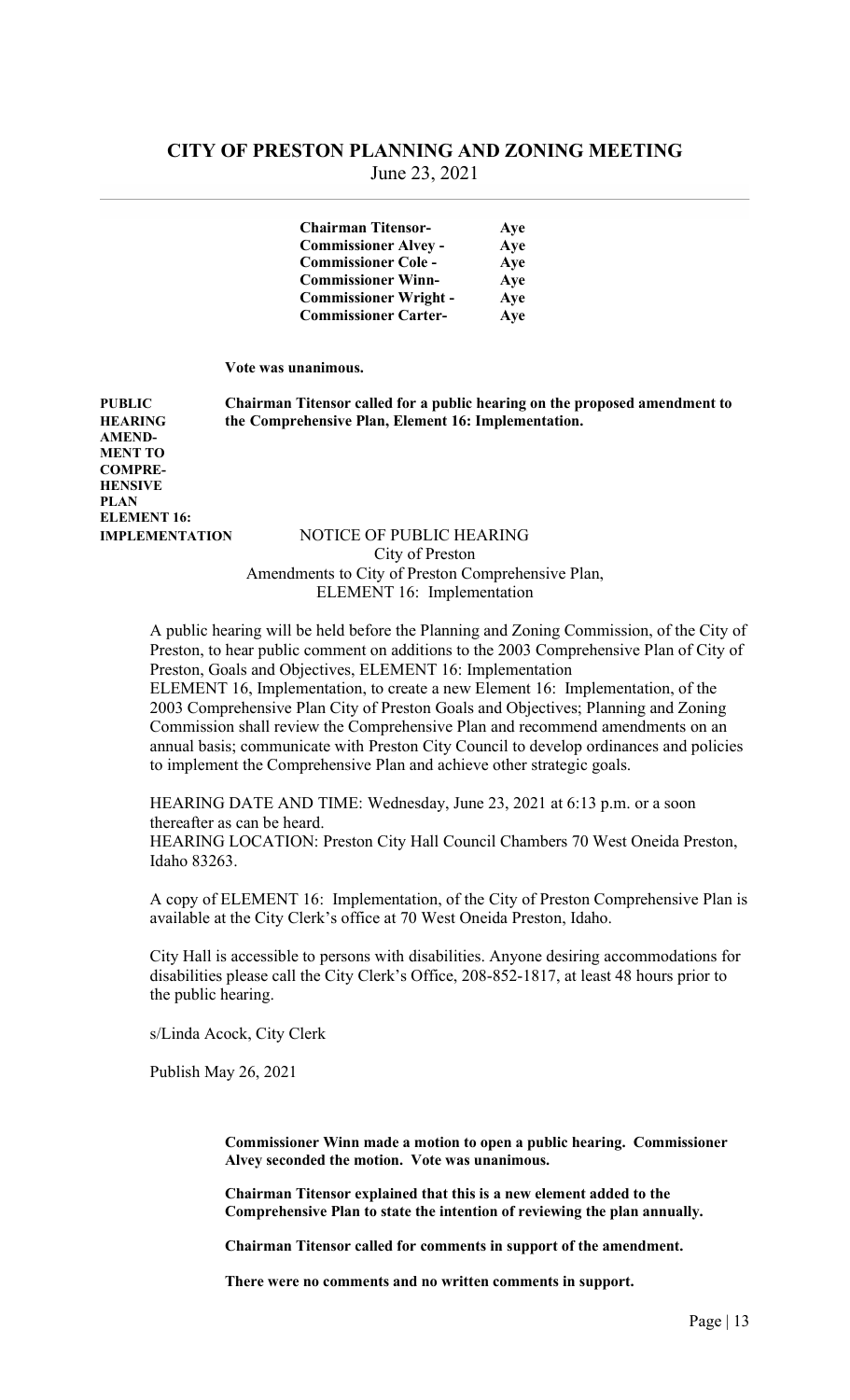Chairman Titensor called for neutral comments.

There were no neutral comments or written neutral comments.

Chairman Titensor called for opposing comments.

There were no opposing or written opposing comments.

Chairman Titensor called for a motion to close the public hearing.

 Commissioner Carter made a motion to close the public hearing. Commissioner Wright seconded the motion. Vote was unanimous.

 Chairman Titensor called for a motion on the proposed amendment to the Comprehensive Plan, Element 16: Implementation.

 Commissioner Wright made a motion to recommend to City Council approval of the amendment to the Comprehensive Plan, Element 16: Implementation. Commissioner Alvey seconded the motion.

Vote went as follows:

| <b>Chairman Titensor-</b>    | Aye |
|------------------------------|-----|
| <b>Commissioner Alvey -</b>  | Aye |
| <b>Commissioner Cole -</b>   | Aye |
| <b>Commissioner Winn-</b>    | Aye |
| <b>Commissioner Wright -</b> | Aye |
| <b>Commissioner Carter-</b>  | Aye |

Vote was unanimous.

PUBLIC Chairman Titensor called for a public hearing on the proposed amendment to HEARING the Comprehensive Plan, Land Use Map.

AMEND-MENT TO COMPRE-**HENSIVE** PLAN LAND USE

### MAP NOTICE OF PUBLIC HEARING City of Preston Amendments to City of Preston Comprehensive Plan, Proposed Land Use Map

 A public hearing will be held before the Planning and Zoning Commission, of the City of Preston, to hear public comment on amendments to the 2003 Comprehensive Plan of City of Preston, Goals and Objectives, PROPOSED LAND USE MAP. The Proposed Land Use Map of the 2003 Comprehensive Plan City of Preston Goals and

 Objectives; Planning and Zoning Commission be amended to include future zone layout and impact area.

 HEARING DATE AND TIME: Wednesday, June 23, 2021 at 6:14 p.m. or a soon thereafter as can be heard. HEARING LOCATION: Preston City Hall Council Chambers 70 West Oneida Preston, Idaho 83263.

 A copy of the Proposed Land Use Map, of the City of Preston Comprehensive Plan is available at the City Clerk's office at 70 West Oneida Preston, Idaho.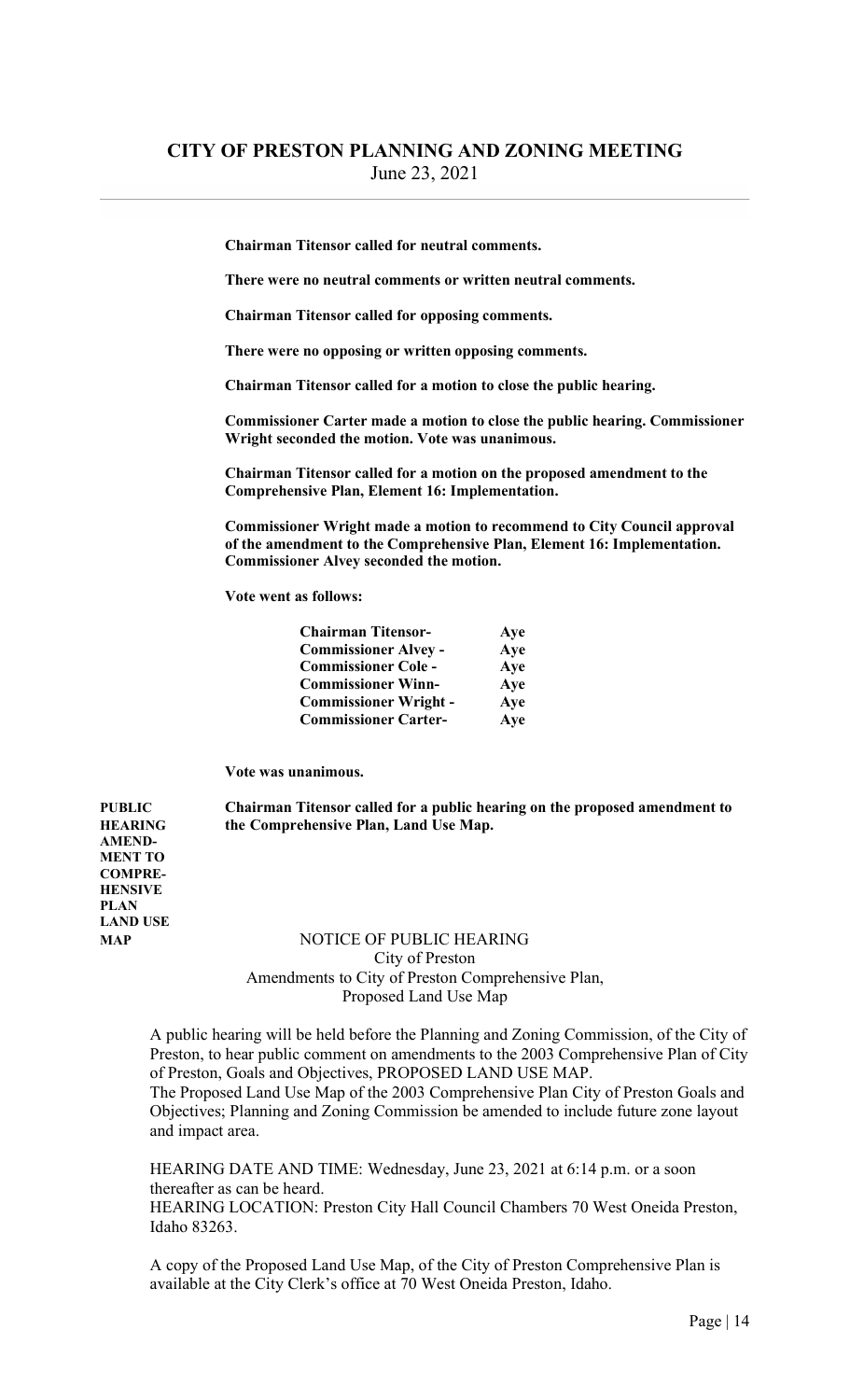City Hall is accessible to persons with disabilities. Anyone desiring accommodations for disabilities please call the City Clerk's Office, 208-852-1817, at least 48 hours prior to the public hearing.

 s/Linda Acock, City Clerk Publish May 26, 2021



Commissioner Alvey made a motion to open a public hearing. Commissioner Cole seconded the motion. Vote was unanimous.

Chairman Titensor explained that this is an aspirational document to direct future land use in the city.

Chairman Titensor called for comments in support of the amendment.

There were no comments and no written comments in support.

Chairman Titensor called for neutral comments.

There were no neutral comments or written neutral comments.

Chairman Titensor called for opposing comments.

There were no opposing or written opposing comments.

Chairman Titensor called for a motion to close the public hearing.

 Commissioner Alvey made a motion to close the public hearing. Commissioner Carter seconded the motion. Vote was unanimous.

 Chairman Titensor called for a motion on the proposed amendment to the Comprehensive Plan, Land Use Map.